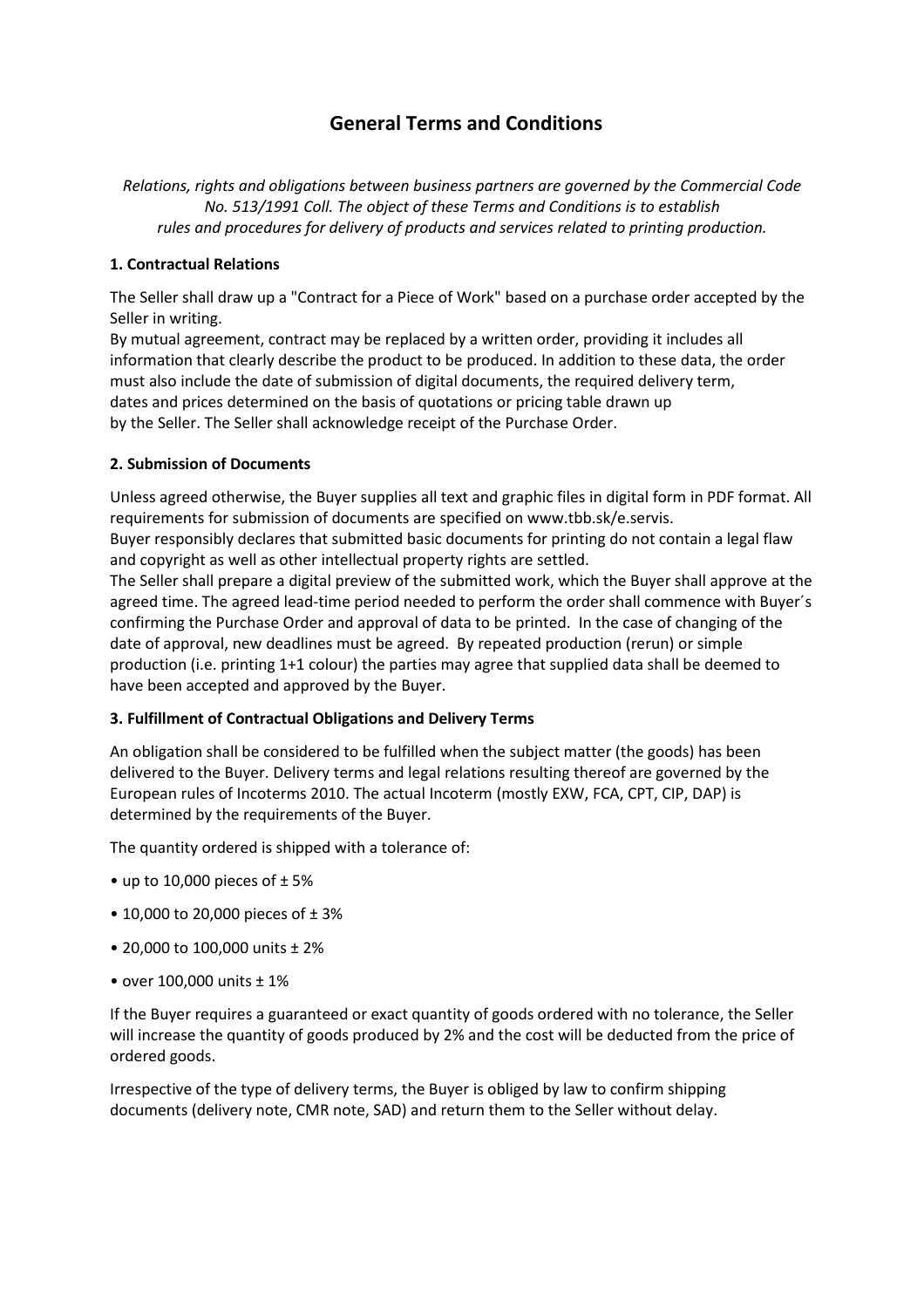## **4. Product Quality**

The quality of the goods must conform to the technical standards for the printing industry in terms of ISO 12647-2 standards and guidelines for the bookbinding (published by the Printing Industry Association of the Slovak Republic based on the standards of finishing and bookbinding in Switzerland and Germany).

### **5. Obligations of the Buyer**

The Buyer receives an advance copy of the finished production from the supplier in a maximum number of 5 pcs.

The Buyer is obliged to check the delivered goods, the advance copies, completeness and integrity of the delivery. If any goods are found to be defective, the Buyer shall have the right to reclaim the goods.

### **6. Claim of Defective Goods**

The claim has to be performed in written form by the authorized person, with no delay once a defect has been noticed and within 14 days after delivery. Once this deadline has lapsed, only hidden defects can be accepted.

In the case of incompleteness or non-conformity of the goods delivered to the named place of delivery, a record has to be made and signed by representatives of the Buyer as well as the shipper and must be accompanied by photographs.

In the case of product complaint, in addition to description of the non-conformity and sending of the sample(s), the claimant has to determine whether it is a significant or less significant defect (a minor or a major fault) and the resulting compensation of claim.

Seller processes legitimate complaints without undue delay. Complaint resolution time (the time to remove the claimed defects or replace defective product) will be agreed between the Buyer and the Seller during the complaint procedure depending on the nature and scope of the claimed defects. Communication within the complaints procedure can be carried out electronically.

When solving a complaint by compensation, the Buyer is obliged to return the claimed goods or discard them in a provable way with consent of the Seller.

Notification of any hidden defects of the goods must be made in written form and the faulty goods have to be returned within 2 years after delivery. The claim will be settled by repairing the products if possible, or by a credit note.

## **7. Penalties**

Contractual penalties, should they be applied, shall be indicated in the contract for a piece of work in writing. The principle is that penalties are mutually agreed upon by both parties.

#### **8. Other Agreements**

If the contract was signed before submitting the materials for production and the subsequently supplied materials do not conform to the specifications in the contract, the Seller is entitled to draw up a new quotation which the Buyer must approve. With the approval of prices, a contract amendment is to be made, specifying the new implementation date. The same procedure applies by technical specification changes during production. If the digital data is faulty or unsuitable, the Seller shall request new data. The Seller may, upon Buyer´s request correct the data, if possible. The Buyer